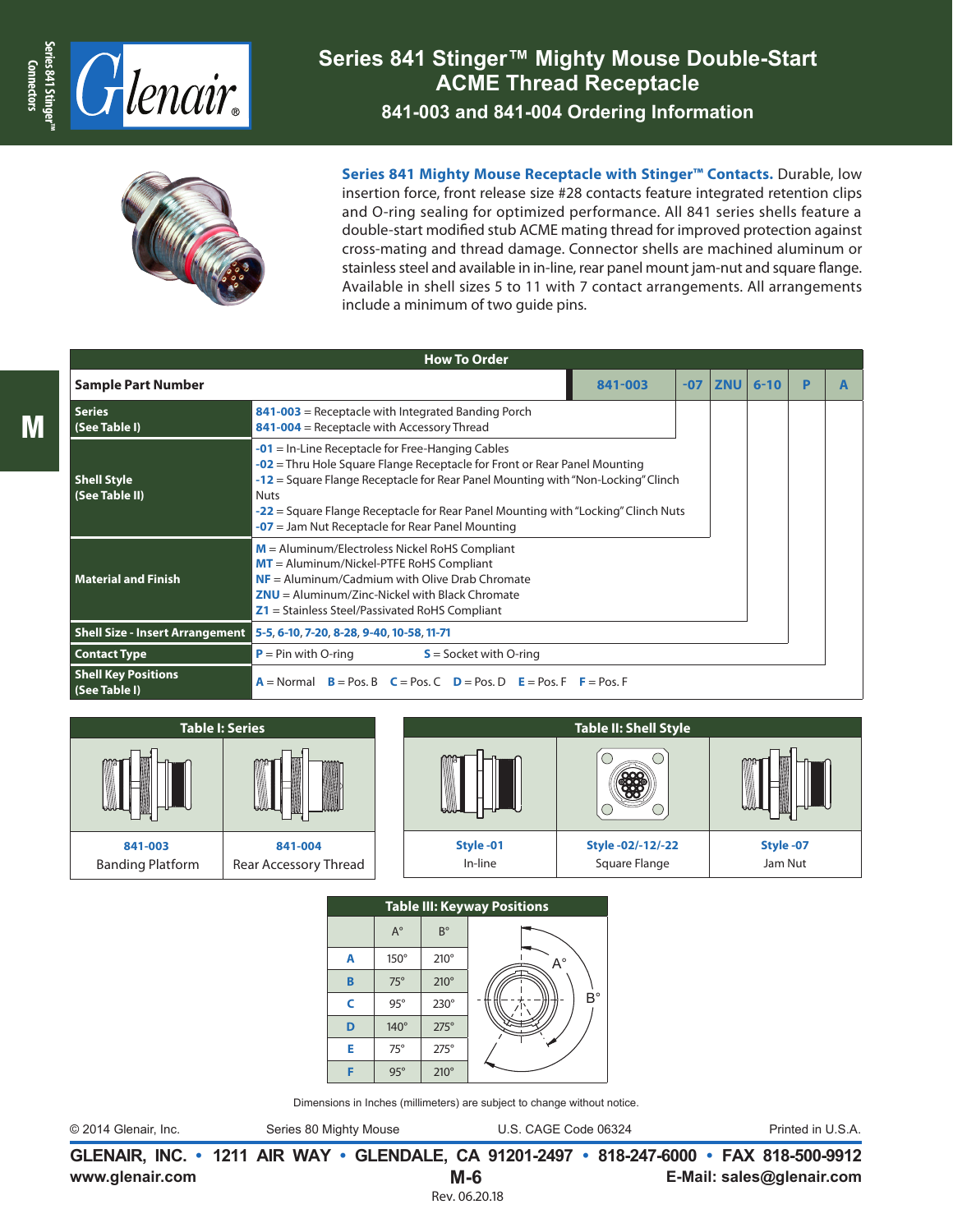## **Series 841 Stinger™ Mighty Mouse Double-Start ACME Thread Receptacle**

**841-003 and 841-004 - Shell Style 01 and 02 Dimensions**

RED FULL MATE INDICATOR BAND

C THREAD

.060 (1.52)

ALIGNMENT PINS IN<br>SOCKET INSERT

ø A

B FLAT

*Inline receptacle - shell style 01* 

MASTER KEYWAY







*Integral Band Platform* 841-003-01

.060 (1.52)

C THREAD RED FULL MATE INDICATOR BAND

.900 (22.86) **MAX** 

D THREAD

|            | <b>Dimensions</b> |       |               |       |                      |                  |       |       |  |  |  |  |  |  |
|------------|-------------------|-------|---------------|-------|----------------------|------------------|-------|-------|--|--|--|--|--|--|
| Shell Size | øΑ                |       | <b>B</b> Flat |       | C Thread             | D Thread         | øE    |       |  |  |  |  |  |  |
|            | in                | mm    | in            | mm    |                      |                  | in    | mm    |  |  |  |  |  |  |
| 5          | 0.355             | 9.02  | 0.325         | 8.26  | .3125-.05P-.1L-DS-2A | .2500-32 UNEF-2A | 0.245 | 6.22  |  |  |  |  |  |  |
| 6          | 0.415             | 10.54 | 0.385         | 9.78  | .3750-.05P-.1L-DS-2A | .3125-23 UNEF-2A | 0.290 | 7.37  |  |  |  |  |  |  |
|            | 0.480             | 12.19 | 0.445         | 11.30 | .4375-.05P-.1L-DS-2A | .4375-28 UNEF-2A | 0.390 | 9.91  |  |  |  |  |  |  |
| 8          | 0.540             | 13.72 | 0.510         | 12.95 | .5000-.05P-.1L-DS-2A | .5000-28 UNEF-2A | 0.445 | 11.30 |  |  |  |  |  |  |
| 9          | 0.605             | 15.37 | 0.575         | 14.61 | .5625-.05P-.1L-DS-2A | .5625-24 UNEF-2A | 0.500 | 12.70 |  |  |  |  |  |  |
| 10         | 0.665             | 16.89 | 0.635         | 16.13 | .6250-.05P-.1L-DS-2A | .6250-24 UNEF-2A | 0.560 | 14.22 |  |  |  |  |  |  |
| 11         | 0.730             | 18.54 | 0.700         | 17.78 | .6875-.05P-.1L-DS-2A | .6875-24 UNEF-2A | 0.605 | 15.37 |  |  |  |  |  |  |

*Accessory Thread* 841-004-01

### *Square flange, front or rear mount receptacle - shell style 02*



#### *Accessory Thread* 841-004-02

*Integral Band Platform* 841-003-02

|            | <b>Dimensions</b> |       |      |                |                 |       |       |       |                      |                  |       |       |  |  |  |
|------------|-------------------|-------|------|----------------|-----------------|-------|-------|-------|----------------------|------------------|-------|-------|--|--|--|
| Shell Size |                   | A BSC |      | <b>B</b> Holes | C <sub>SQ</sub> |       | øD    |       | <b>E</b> Thread      | F Thread         | øG    |       |  |  |  |
|            | in                | mm    | in   | mm             | in              | mm    | in    | mm    |                      |                  | in    | mm    |  |  |  |
| 5          | 0.363             | 9.22  |      |                | 0.530           | 13.46 | 0.680 | 17.27 | .3125-.05P-.1L-DS-2A | .2500-32 UNEF-2A | 0.245 | 6.22  |  |  |  |
| 6          | 0.423             | 10.74 | .096 | 2.44           | 0.590           | 14.99 | 0.750 | 19.05 | .3750-.05P-.1L-DS-2A | .3125-23 UNEF-2A | 0.290 | 7.37  |  |  |  |
|            | 0.483             | 12.27 | .091 | 2.31           | 0.650           | 16.51 | 0.850 | 21.59 | .4375-.05P-.1L-DS-2A | .4375-28 UNEF-2A | 0.390 | 9.91  |  |  |  |
| 8          | 0.545             | 13.84 |      |                | 0.712           | 18.08 | 0.938 | 23.83 | .5000-.05P-.1L-DS-2A | .5000-28 UNEF-2A | 0.445 | 11.30 |  |  |  |
| 9          | 0.607             | 15.42 | .130 | 3.30           | 0.850           | 21.59 | 1.125 | 28.58 | .5625-.05P-.1L-DS-2A | .5625-24 UNEF-2A | 0.500 | 12.70 |  |  |  |
| 10         | 0.670             | 17.02 | .126 | 3.20           | 0.890           | 22.61 | 1.188 | 30.18 | .6250-.05P-.1L-DS-2A | .6250-24 UNEF-2A | 0.560 | 14.22 |  |  |  |
| 11         | 0.715             | 18.16 |      |                | 0.935           | 23.75 | 1.250 | 31.75 | .6875-.05P-.1L-DS-2A | .6875-24 UNEF-2A | 0.605 | 15.37 |  |  |  |

Dimensions in Inches (millimeters) are subject to change without notice.

© 2014 Glenair, Inc. Series 80 Mighty Mouse U.S. CAGE Code 06324 Printed in U.S.A.

**www.glenair.com E-Mail: sales@glenair.com GLENAIR, INC. • 1211 AIR WAY • GLENDALE, CA 91201-2497 • 818-247-6000 • FAX 818-500-9912 M-7**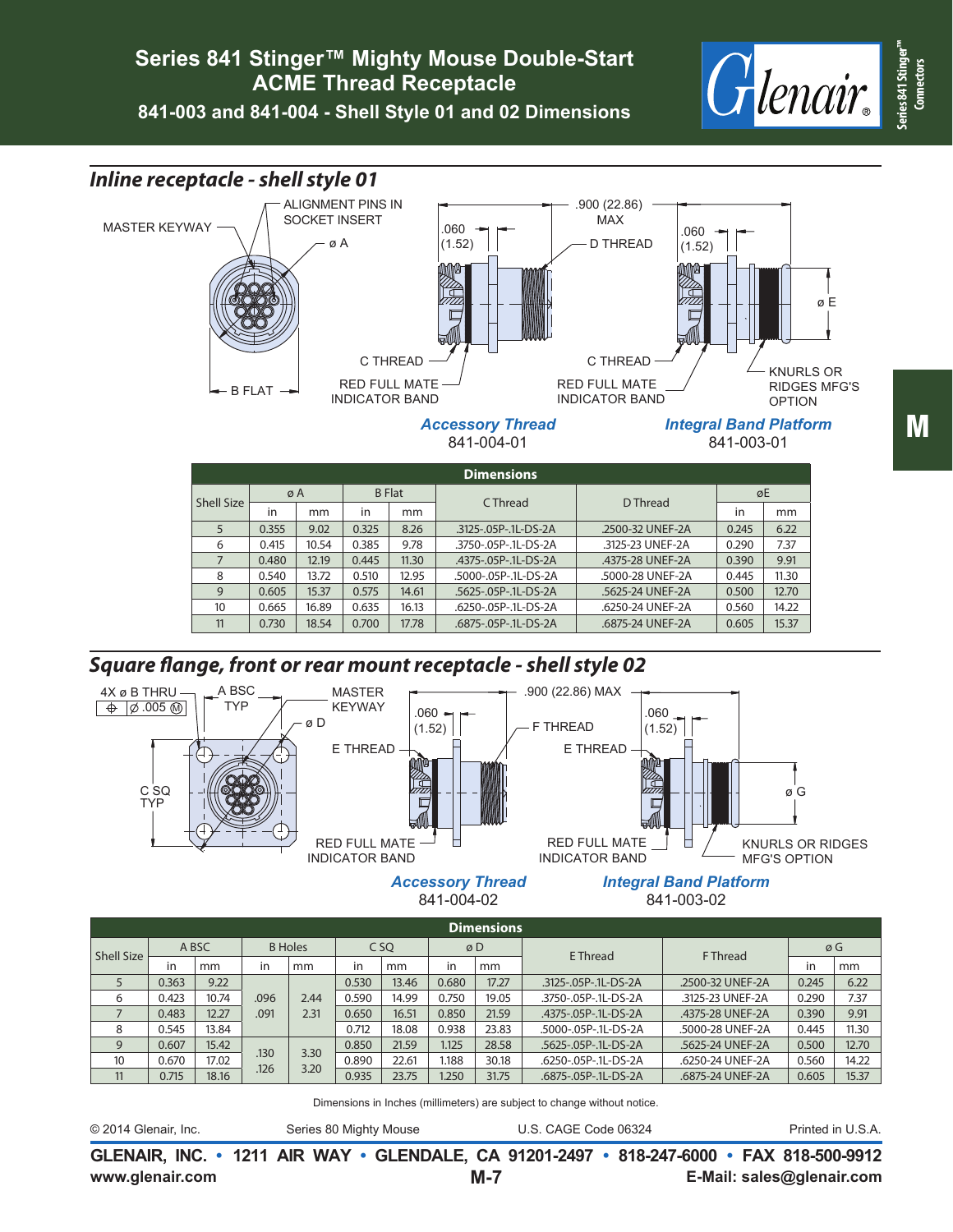

## *Jam nut, rear panel mount receptacle - shell style 07*



#### *Accessory Thread* 841-004-07

### *Integral Band Platform* 841-003-07

|                 | <b>Dimensions</b> |       |       |       |          |               |                      |                  |                  |          |          |    |  |  |  |
|-----------------|-------------------|-------|-------|-------|----------|---------------|----------------------|------------------|------------------|----------|----------|----|--|--|--|
| Shell           | A Flat            |       | ØB    |       | $C$ Flat |               |                      |                  | D Thread         | E Thread | F Thread | ØG |  |  |  |
| <b>Size</b>     | In                | mm    | In    | mm    | In       | <sub>mm</sub> |                      |                  |                  | -In      | mm       |    |  |  |  |
| 5               | 0.350             | 8.89  | 0.575 | 14.61 | 0.545    | 13.84         | .3125-.05P-.1L-DS-2A | .3750-28 UN-2A   | .2500-32 UNEF-2A | .245     | 6.22     |    |  |  |  |
| 6               | 0.410             | 10.41 | 0.635 | 16.13 | 0.595    | 15.11         | .3750-.05P-.1L-DS-2A | .4375-28 UNEF-2A | .3125-32 UNEF-2A | .290     | 7.37     |    |  |  |  |
| 7               | 0.536             | 13.61 | 0.755 | 19.18 | 0.723    | 18.36         | .4375-.05P-.1L-DS-2A | .5625-32 UN-2A   | .4375-28 UNEF-2A | .390     | 9.91     |    |  |  |  |
| 8               | 0.536             | 13.61 | 0.755 | 19.18 | 0.723    | 18.36         | .5000-.05P-.1L-DS-2A | .5625-32 UN-2A   | .5000-28 UNEF-2A | .445     | 11.30    |    |  |  |  |
| 9               | 0.596             | 15.14 | 0.830 | 21.08 | 0.790    | 20.07         | .5625-.05P-.1L-DS-2A | .6250-28 UN-2A   | .5625-24 UNEF-2A | .500     | 12.70    |    |  |  |  |
| 10 <sup>°</sup> | 0.658             | 16.71 | 0.890 | 22.61 | 0.855    | 21.72         | .6250-.05P-.1L-DS-2A | .6875-28 UN-2A   | .6250-24 UNEF-2A | .560     | 14.22    |    |  |  |  |
| 11              | 0.718             | 18.24 | 0.960 | 24.38 | 0.925    | 23.50         | .6875-.05P-.1L-DS-2A | .7500-28 UN-2A   | .6875-24 UNEF-2A | .605     | 15.37    |    |  |  |  |

|              |                |      |       | <b>Panel Cutout Dimensions</b> |
|--------------|----------------|------|-------|--------------------------------|
| N Flat       |                | ØP   |       |                                |
| in           | <sub>mm</sub>  | in   | mm    |                                |
| .358<br>.354 | 9.09<br>8.99   | .385 | 9.78  |                                |
| .418<br>.414 | 10.62<br>10.52 | .448 | 11.38 | øΡ                             |
| .544<br>.540 | 13.82<br>13.72 | .573 | 14.55 | N FLAT                         |
| .544<br>.540 | 13.82<br>13.72 | .573 | 14.55 |                                |
| .604<br>.600 | 15.34<br>15.24 | .635 | 16.13 | -07 JAM NUT                    |
| .668<br>.664 | 16.97<br>16.87 | .698 | 17.73 | <b>PANEL CUTOUT</b>            |
| .728<br>.724 | 18.49<br>18.39 | .760 | 19.30 |                                |

Dimensions in Inches (millimeters) are subject to change without notice.

```
© 2014 Glenair, Inc. Series 80 Mighty Mouse U.S. CAGE Code 06324 Printed in U.S.A.
```
**www.glenair.com E-Mail: sales@glenair.com GLENAIR, INC. • 1211 AIR WAY • GLENDALE, CA 91201-2497 • 818-247-6000 • FAX 818-500-9912 M-8**